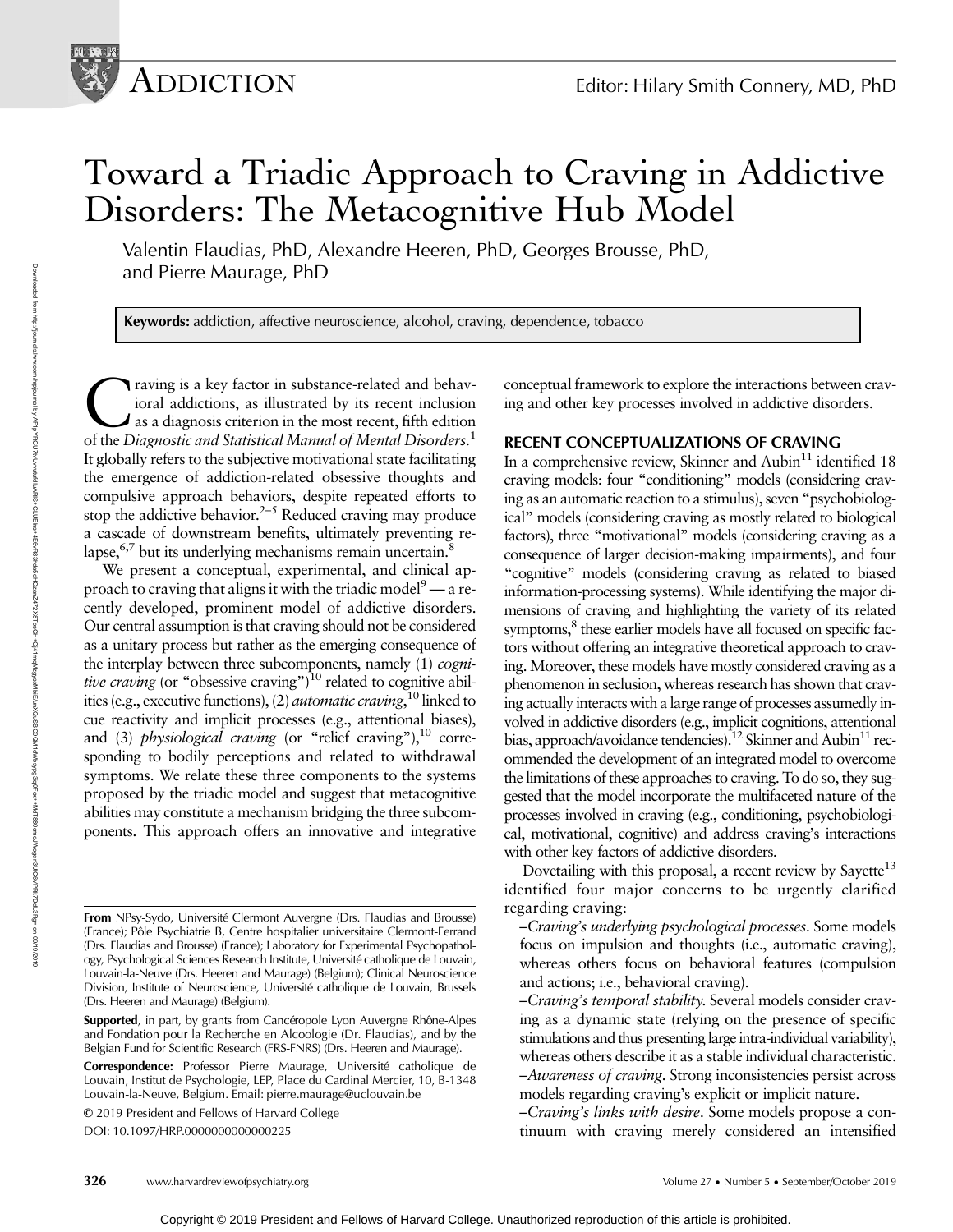desire, whereas others propose a qualitative discontinuity between healthy desire and pathological craving.

We argue that these critical questions can be addressed by reconsidering craving in the light of a recent and promising neurocognitive conceptualization of addictive disorders that is, the triadic model.

# THE TRIADIC MODEL OF ADDICTIONS

In their triadic neurocognitive approach to addiction, Noël and colleagues<sup>9</sup> enriched the classical dual-process models by adding a third component focusing on interoception and insular pathways. The most prominent models of addictive disorders have long been dual-process models,  $14$  positing that decision making related to substance use is determined by the balance between two functionally and neuroanatomically distinct but interacting systems: (1) the *automatic/impulsive sys*tem, an appetitive system underpinned by limbic structures and involved in the impulsive processing of stimuli, triggering automatic responses based on associative learning, and (2) the controlled/reflective system, an inhibitory system underpinned by frontal regions, involved in the cognitive processing of stimuli, and relying on memory and executive functions to initiate controlled-deliberate response. According to these models, addictive disorders emerge when these two systems are out of balance, such that the impulsive system becomes sensitized (e.g., by repeated exposure associating substance intake and reward) while the reflective system is compromised (e.g., following the frontal dysfunctions related to the neurotoxic effects of a substance), leading to dysregulated consumption. Although experimentally robust and widely accepted, dual-process models have neglected another key system involved in addictive disorders namely, interoception.<sup>15</sup>

A triadic model of addiction has thus emerged, which posits that a third neural system, relying on insular pathways, moderates the dynamics between automatic/impulsive and controlled/reflective systems.<sup>9,16</sup> Under specific circumstances (e.g., homeostatic imbalance, reward deprivation, stress, insufficient sleep), the insular cortex can translate interoceptive signals into what may become subjectively experienced as a feeling of "urge" or "craving." For instance, the insular cortex activity might drive motivation toward a substance by simultaneously exacerbating the automatic/impulsive system's activity and disrupting prefrontal cortex inhibitory functions.<sup>17,18</sup> These interoceptive inputs thus have the ability to "hijack" the cognitive resources necessary for exerting inhibitory control when confronted with rewarding or stressful situations. For instance, people with addictive states may misinterpret body signals (e.g., increased heart rate) related to everyday life situations (e.g., a job interview) as reflecting a physiological urge toward the substance, which may, in turn, reduce inhibitory abilities and activate automatic approach behaviors toward the substance.

The triadic model thus incorporates bodily sensations in addiction models, integrating automatic, controlled, and interoceptive systems. Neuroscience research has recently yielded empirical support for this model. First, the insula has been identified as an integrative interoceptive site connecting autonomic, affective, and cognitive processing.<sup>19,20</sup> For instance, the anterior insula has bidirectional connections to the amygdala, ventral striatum, and orbitofrontal cortex, and the homeostatic imbalance emerging in several psychological states (e.g., stress, sleep deprivation) isrelated to interoceptive signals received by the insula, which, in turn, influences other neural systems.17,18,21,22

Second, a growing body of research indicates that the insula is involved in detecting salient or novel stimuli in the environment, and in initiating the resulting switch between routine brain functioning (based on the default mode network) and activation of the frontal executive network, needed to efficiently process and respond to these incoming stimulations.<sup>19,23–25</sup> The insular system is thus connected with frontal areas and plays a role in the interactions between automatic and controlled processes, with such interactions being strongly involved in addictive disorders.

Third, evidence supporting the role of the insula in reward seeking has come from human brain lesion studies, notably showing that long-term smokers enduring a brain stroke were more likely to abruptly and easily quit smoking, without relapse or persistent craving, when the stroke encompassed insular regions.26

Despite the presence of experimental support, the triadic model of addiction needs further elaboration on several levels. Among the dimensions that are still insufficiently conceptualized by the triadic model, craving is prominent. Noël and colleagues<sup>9</sup> considered craving to be exclusively initiated by the interoceptive system, which seems reductive insofar as craving is considered a multidimensional phenomenon. Capitalizing on the triadic perspective, we propose an integrative model of craving that not only encompasses the three subsystems but also sees metacognitive abilities as a hub bridging the interactions among the subsystems.

# THE METACOGNITIVE HUB MODEL OF CRAVING

Our main proposal is twofold. First, we suggest that each system of the triadic model corresponds to a specific subcomponent of the craving experience:

–Cognitive craving, relying on the reflective system, is related to a reduced efficiency of high-level cognitive abilities (i.e., memory and executive functions) and can be approached through executive control<sup>27</sup> or inhibition<sup>16</sup> tasks.

–Automatic craving, relying on the automatic/affective system, is related to cue reactivity and attentional bias toward addiction-related cues and can be evaluated by measuring approach<sup>28,29</sup> or attentional<sup>30</sup> biases toward addictionrelated stimuli. Note that for clarity and to align with the triadic model, we consider automatic craving as encompassing three subcomponents reflecting behavior that is appetitive/ reward-driven (i.e., hedonic substance-seeking aiming at enhancing positive affects), aversive/avoidant (i.e., substance seeking focused on the reduction of negative affects), or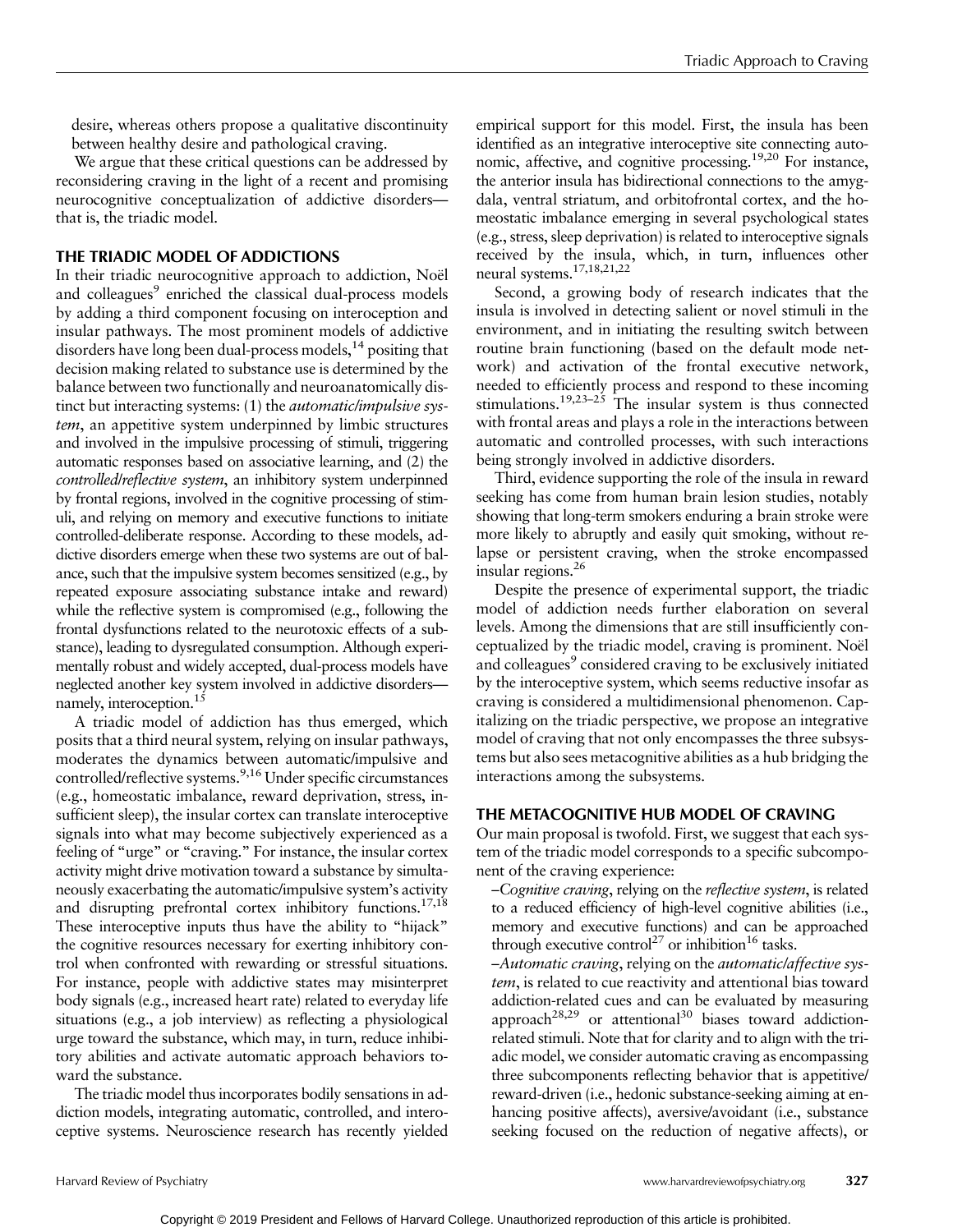compulsive/habit-driven (i.e. substance-seeking related to automatized stimulus-response associations, independent of the actual rewarding/affective value of the substance). These three subcomponents might be differentially involved in automatic craving across distinct clinical populations with addictive disorders (and across the successive stages of these disorders), and the compulsive/habit-driven versus appetitive/reward-driven components could even constitute distinct systems. Further studies are needed to clarify this matter.

–Physiological craving, relying on the interoceptive system, is related to the interpretation of body signals triggered by homeostatic imbalances associated with specific psychological states (e.g., stress, sleep deprivation) or by the perception of substance-related cues (which can modulate insular activity). $31,32$  This type of craving can be evaluated using interoception tasks or psychophysiological measures.<sup>33</sup>

Second, we suggest that metacognitive abilities play a key role in the distinction between implicit (i.e., unconscious and related to automatic approach behaviors) and explicit (i.e., accessible to awareness, with an intensity depending on the individual's metacognitive abilities) craving.<sup>34</sup> Both human<sup>35,36</sup> and animal<sup>34</sup> neuroimaging research supports this type of implicit-explicit distinction regarding the control of drug-seeking impulses under laboratory conditions. This research notably showed that patients with alcohol use disorders and with poor metacognitive abilities exhibited a reduced control of socially appropriate emotional, cognitive, and behavioral responses, as well as suboptimal craving appraisal and management. Given these findings, we hypothesize that metacognitive abilities distinctively determine, for each craving component of the triadic model, whether the individual is able to identify and apprehend the presence and intensity of that component.



Figure 1. Metacognitive hub model of craving. The original triadic model encompasses three systems (affective/automatic, reflective, and interoceptive), represented by the large white rectangles, which are in constant interaction (as represented by the dark gray arrows). Each system generates one type of craving (automatic, cognitive, and physiological cravings, respectively), each type being characterized by implicit (small white rectangles) and explicit (small gray rectangles) subcomponents. The explicit-craving subcomponent is strongly influenced by metacognitive abilities (as indexed by the light gray arrows), playing the role of a hub bridging the systems.

Metacognition, defined as the understanding of one's own cognitive functioning,<sup>37</sup> is used to monitor and control one's thoughts and behaviors.<sup>38</sup> Accordingly, we suggest adding a metacognitive level to the triadic model (see Figure 1). This metacognitive component would act as a hub for (1) interpreting and integrating signals from each subsystem, (2) managing the interactions between craving subtypes, and (3) allowing the explicit craving experience to emerge. Depending on their metacognitive abilities, patients with addictive disorders will differentially access the cognitive, emotional, and interoceptive subcomponents of craving, leading to the subjective craving experience, with various possible patterns (e.g., preserved emotional but impaired interoceptive metacognition, leading to an affect-focused explicit craving experience, ignoring bodily sensations). Of note, the relations between each system and metacognitive abilities have to be understood as bidirectional: the activation of each system can modulate metacognitive abilities (e.g., overactivation of the automatic system can lead to reduced metacognitive awareness), which can, in turn, modify the functioning of each system either directly (e.g., via the modification of automatic/affective system activation through metacognitive modulation when confronted with substance-related cues) or indirectly (e.g., via the modification of automatic/affective system activation through the metacognitive influence on reflective [increase of attentional/cognitive resources] or interoceptive [reinterpretation of body signals] systems).

# IMPLICATIONS

#### Theoretical and Translational Implications

Our new model—which disentangles craving into three distinct subcomponents (thanks to the triadic perspective) and also features the metacognitive abilities as a core interface between subsystems activation and explicit craving experience—clarifies the above-mentioned current debates in the following ways:<sup>13</sup>

−Craving's underlying psychological processes. Our model offers a clear theoretical framework to explore each craving subcomponent—namely, cognitive (e.g., inhibition, monitoring, planning), automatic (e.g., attentional biases, affective response), and interoceptive (e.g., body sensations, physiological activation)—as well as their interactions and their reinterpretation by metacognitive abilities, leading to the explicit craving experience reported by individuals with addictive disorders. This perspective will allow us to move beyond the classical dissociation between obsessive and compulsive craving subcomponents, by considering that this obsession-compulsion balance should be revisited by a triadic craving system, overseen by metacognitive abilities.

−Craving's temporal stability. Our model identifies the crucial variables explaining why craving experience evolves over time, in the short and mid term, and thus offers perspectives to determine the role of each subcomponent in intra-individual and inter-individual craving variations, as repeatedly observed in clinical settings. Given the limited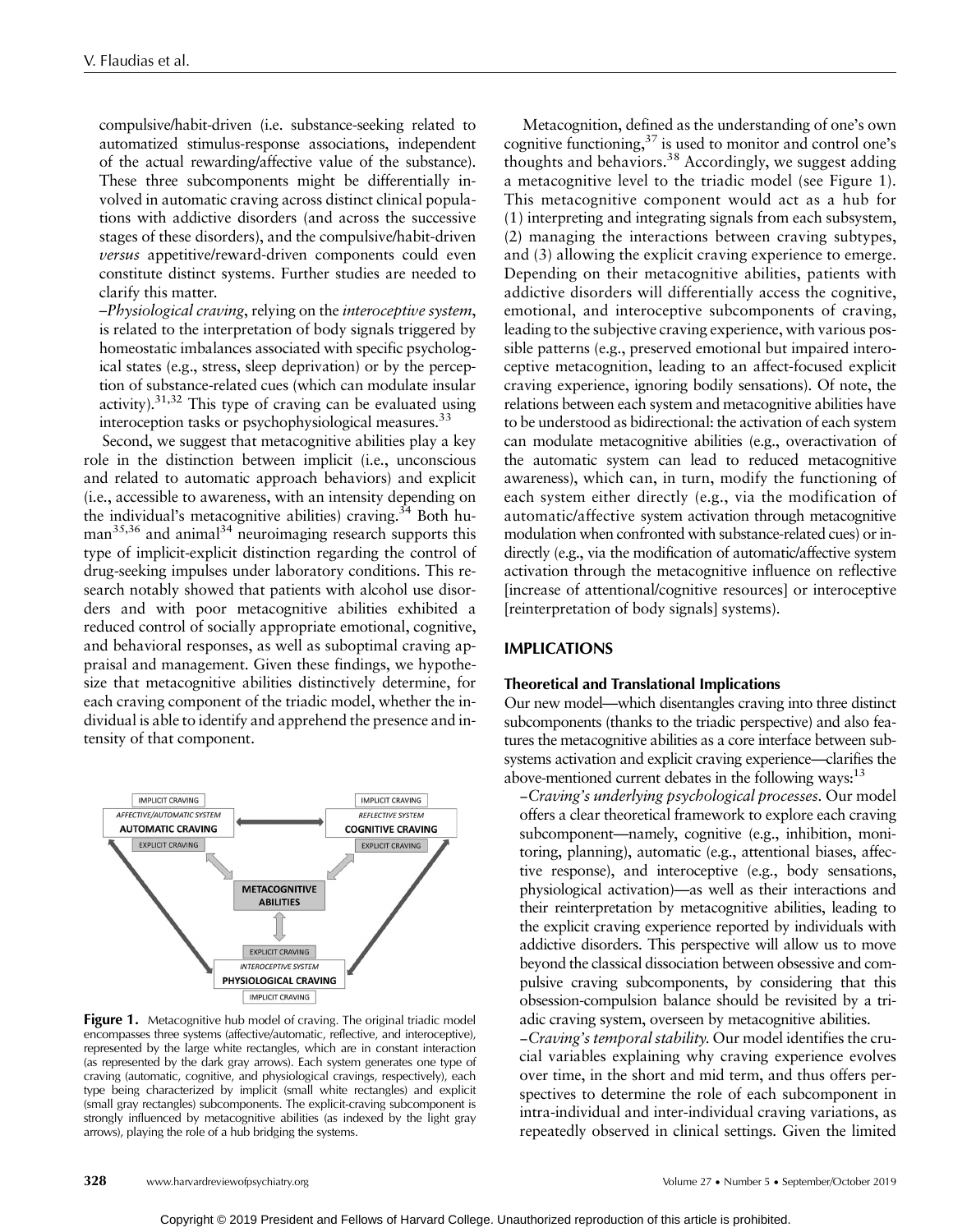experimental data available regarding the differential lability of craving subcomponents, future research should attempt to identify the key factors modulating the stability of craving subcomponents during the detoxification process (e.g., mood-dependent variations of affective reaction to addiction-related cues) or during abstinence (e.g., improvement of cognitive functions, interoceptive accuracy, or metacognitive abilities).

−Awareness of craving. While earlier models did not provide a precise mechanism explaining the frequent discrepancy between implicit and explicit craving, we propose that metacognitive abilities—which are crucial for perceiving implicit signals coming from the three craving subcomponents are the key factor in explaining such a dissociation and in integrating them into a conscious representation, leading to explicit craving. Strong craving activations related to each subsystem can, for example, end up in a reduced reported explicit craving among patients with low metacognitive abilities, leading to serious inconsistencies between implicit and explicit craving measures.

−Craving's links with desire. While desire corresponds to a specific overactivation of the automatic system, craving emerges from a combination of automatic, cognitive, and interoceptive subcomponents. Craving is thus a multidimensional phenomenon based not only on affective desire resulting from the limbic system but also on its modulation by frontal and insular networks. In other words, we suggest that desire corresponds to the automatic subcomponent of craving and that it can be modulated or controlled by the two other craving forms (cognitive and physiological) and also by metacognitive abilities—leading, in the end, to the integrated craving experience. For example, a patient with an addictive disorder who is experiencing low automatic craving (and thus healthy desire initiated by affective activation) may still exhibit a pathological craving experience initiated by overactivated interoceptive or cognitive craving subcomponents.

### Clinical Implications

While the present model requires further experimental support, it might nevertheless serve as the foundation for some innovative clinical research agendas regarding craving management. Indeed, interventions currently available in most clinical settings tend to focus on each subcomponent separately, $39$  thus showing low to moderate efficiency and limited generalization to everyday life. Our model emphasizes the articulation and interdependence of the three subcomponents, and therefore the significance of developing programs that will (1) offer a valid evaluation of patients' abilities on each subcomponent as well as of their metacognitive abilities and; (2) highlight, on the basis of this evaluation, the need for integrated therapeutic programs that aim at targeting the impaired subcomponents. In this way, we suggest that an initial evaluation is

needed for each system, as proposed above, as well as a metacognitive awareness task, $40$  in order to have a precise evaluation of each component's integrity.

A clinical assessment of craving should be conducted to explore the explicit craving experience—for example, by using a visual analogic craving scale, an obsessive-compulsive scale,  $41$ and a metacognitive assessment.<sup>42</sup> This evaluation all-inclusive, short, and implementable in clinical settings may help in drawing a precise picture of the craving extent and lead to personalized, evidence-based therapeutic programs potentially including  $(1)$  inhibition training<sup>43</sup> for the *reflective* system,  $(2)$  attentional-bias modification<sup>44</sup> for the *automatic* affective system, (3) interoceptive training through biofeedback<sup>45</sup> for the *interoceptive system*, and (4) metacognitive therapy (in line with what has been proposed for depression and anxiety) $46,47$  for metacognitive abilities.

# CONCLUSIONS AND RESEARCH PERSPECTIVES

We have proposed a theoretically grounded model of craving that includes three components (automatic, cognitive, and physiological) orbiting around a metacognitive hub. This proposal might initiate research avenues allowing a better understanding of the craving experience, of the dissociation between explicit and implicit craving, of the interactions between craving subcomponents, and of the role of these subcomponents in the etiology and maintenance of addictive disorders. More specifically, the present theoretical framework proposes the three following avenues for research, with each testing a key assumption of our model.

# The Role Played by Metacognitive and Interoceptive Abilities in Substance Use Disorders

Although the primary assumption of our model is that interoceptive and metacognitive systems are actively involved in substance use disorders, the currently available evidence regarding the role of these abilities is much more limited than for automatic and reflective systems. A first experimental test of our model would thus be to determine whether interoceptive and metacognitive abilities also constitute central factors in addictive disorders—which is a prerequisite for switching from the classical dual-process view (focusing on well-documented reflective and automatic systems) to the triadic model (adding the interoceptive system) and then to our metacognitive hub model (further adding metacognitive abilities). The related prediction is that if our model is valid, interoceptive and metacognitive deficits should be demonstrably present in substance use disorders. Moreover, we can hypothesize that (1) the intensity of these deficits should be proportional to the seriousness of the substance use disorder, (2) the extent of these deficits should be correlated with the risk of relapse, and (3) effective interventions to address these deficits should be associated with improved clinical outcomes (e.g., reduced relapse rates after detoxification).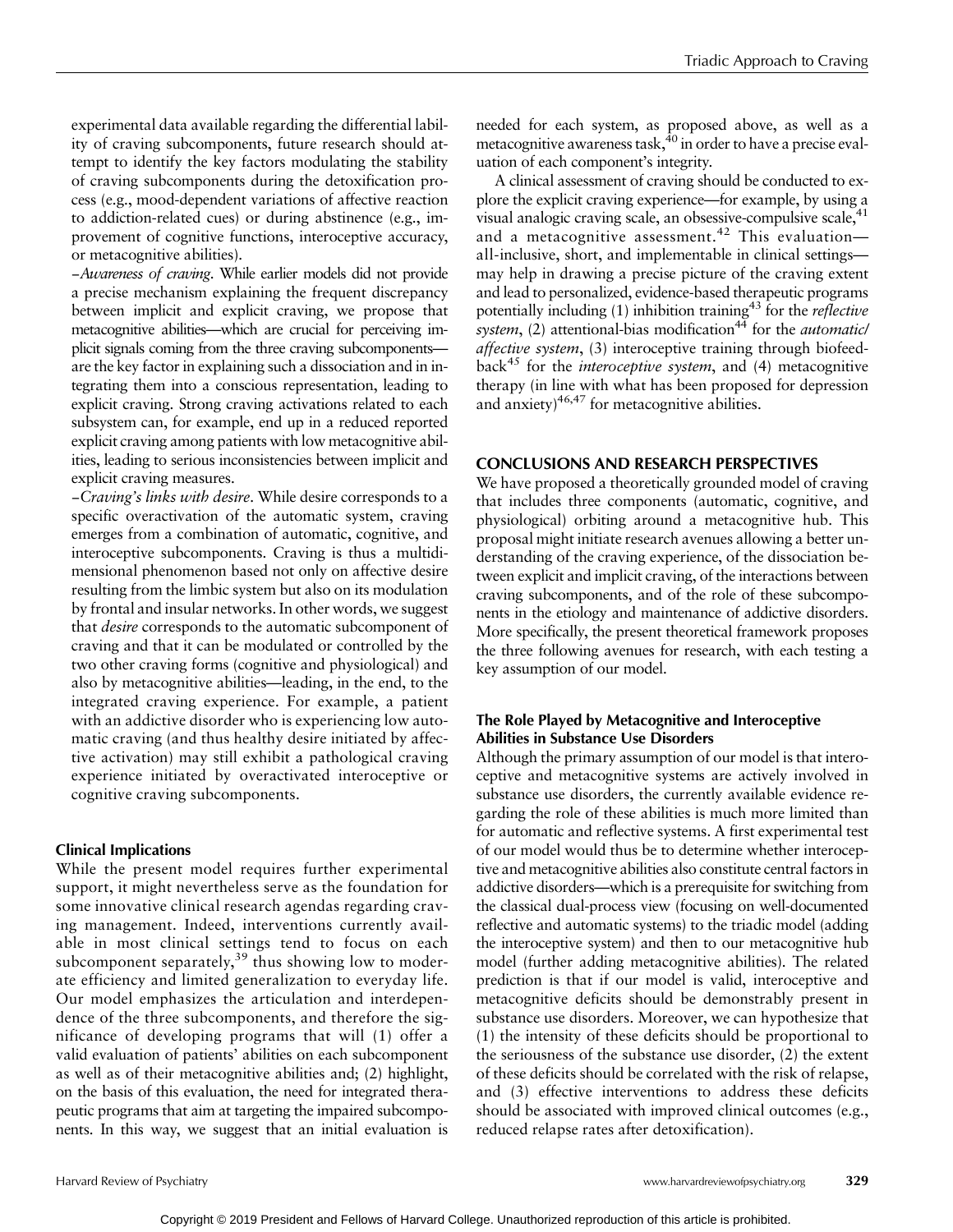# The Dissociation Between Explicit and Implicit Craving, and the Role of the Metacognitive Hub

A second central assumption of our model is that implicit and explicit craving can be separated out by exploring the objective automatic, reflective, and physiological activations (indexing implicit craving, as measured through experimental/neuroscience tools) and the subjective craving experience that results from these activations (indexing explicit craving, as measured through self-report measures). A second experimental test of our model would thus be to compare implicit and explicit craving measures, as well as their similarities and differences, among patients with substance use disorders. Moreover, we have proposed that metacognitive abilities are the key factor in explaining the disconnection between implicit and explicit craving, as these abilities are crucial in perceiving and integrating the implicit signals coming from the three craving subcomponents (i.e., implicit craving), eventually resulting in the explicit craving experience. This proposal can also be experimentally tested by exploring how metacognitive abilities can modulate the difference between explicit and implicit craving. The related prediction is that if our model is valid, experimental and self-report measures should be able to distinguish explicit versus implicit craving. In addition, the differences between these two types of craving should vary according to the metacognitive abilities of each patient.

# The Interactions Between the Craving Subcomponents Related to Each System

A third central assumption of our model is that the automatic, cognitive, and physiological subcomponents of craving are distinct but interconnected. In other words, we postulate that these three types of craving can independently vary in intensity across patients with substance use disorders (as well as within each patient, according to internal state or external stimulations), leading to a wide range of craving experiences (e.g., low physiological craving combined with intense automatic and moderate cognitive ones). A third experimental test of our model would thus be to propose a simultaneous measure of the three craving types (in their implicit and explicit dimensions) to determine whether they can indeed be considered as separate and whether all their possible combinations can be found among patients with substance use disorders. Moreover, our model postulates that each subcomponent can influence the other two—which can, again, be tested by experimentally manipulating one craving type (e.g., increasing automatic craving through cue exposure) and checking whether such manipulation does modify the intensity of the others (e.g., can increase cognitive and physiological craving). The related prediction is that if our model is valid, the three craving types should be influencing each other but should be distinguishable.

Finally, a direct experimental implication of our model is that, rather than considering craving as a unitary concept (as it is still currently done in most empirical work), future studies should attempt to evaluate the three craving subcomponents separately or should at least clearly state which craving

subcomponent their experimental design addresses (and also justify the specificity of the tools chosen to measure it). Nevertheless, this model obviously needs empirical support, especially regarding the interactions among the three proposed subsystems, as well as their temporal evolution. Recent computational tools from network analysis may help to identify how distinct subsystems bridge together.<sup>48,49</sup> One also needs to consider that the triadic model, which is at the center of the extended model presented here, was developed within the field of tobacco dependence. This extension to substanceuse and behavioral addictions should thus be considered, in effect, an effort to formulate a transdiagnostic approach to craving in addictive disorders.

Declaration of interest: The authors report no conflicts of interest. The authors alone are responsible for the content and writing of the article.

# REFERENCES

- 1. American Psychiatric Association. Diagnostic and statistical manual of mental disorders. 5th ed. Arlington, VA: American Psychiatric Publishing, 2013.
- 2. Tiffany ST. A cognitive model of drug urges and drug-use behavior: role of automatic and nonautomatic processes. Psychol Rev 1990;97:147–68.
- 3. Tiffany ST, Wray JM. The clinical significance of drug craving. Ann N Y Acad Sci 2012;1248:1–17.
- 4. May J, Kavanagh DJ, Andrade J. The Elaborated Intrusion Theory of desire: a 10-year retrospective and implications for addiction treatments. Addict Behav 2015;44:29–34.
- 5. Drummond DC. Theories of drug craving, ancient and modern. Addiction 2001;96:33–46.
- 6. Tracy JI. Assessing the relationship between craving and relapse. Drug Alcohol Rev 1994;13:71–7.
- 7. Serre F, Fatseas M, Swendsen J, et al. Ecological momentary assessment in the investigation of craving and substance use in daily life: a systematic review. Drug Alcohol Depend 2015;148: 1–20.
- 8. Kavanagh DJ, Statham DJ, Feeney GF, et al. Measurement of alcohol craving. Addict Behav 2013;38:1572–84.
- Noël X, Brevers D, Bechara A. A triadic neurocognitive approach to addiction for clinical interventions. Front Psychiatry 2013;4:179.
- 10. Verheul R, van den Brink W, Geerlings P. A three-pathway psychobiological model of craving for alcohol. Alcohol Alcohol 1999;34:197–222.
- 11. Skinner MD, Aubin H-J. Craving's place in addiction theory: contributions of the major models. Neurosci Biobehav Rev 2010;34:606–23.
- 12. Field M, Mogg K, Bradley BP. Attention to drug-related cues in drug abuse and addiction: component processes. In: Wiers RW, Stacy AW, eds. Handbook of implicit cognition and addiction. Thousand Oaks, CA: Sage, 2006:151–63.
- 13. Sayette MA. The role of craving in substance use disorders: theoretical and methodological issues. Annu Rev Clin Psychol 2016; 12:407–33.
- 14. Hofmann W, Friese M, Wiers RW. Impulsive versus reflective influences on health behavior: a theoretical framework and empirical review. Health Psychol Rev 2008;2:111–37.
- 15. Anton RF. What is craving? Models and implications for treatment. Alcohol Res Health 1999;23:165–73.